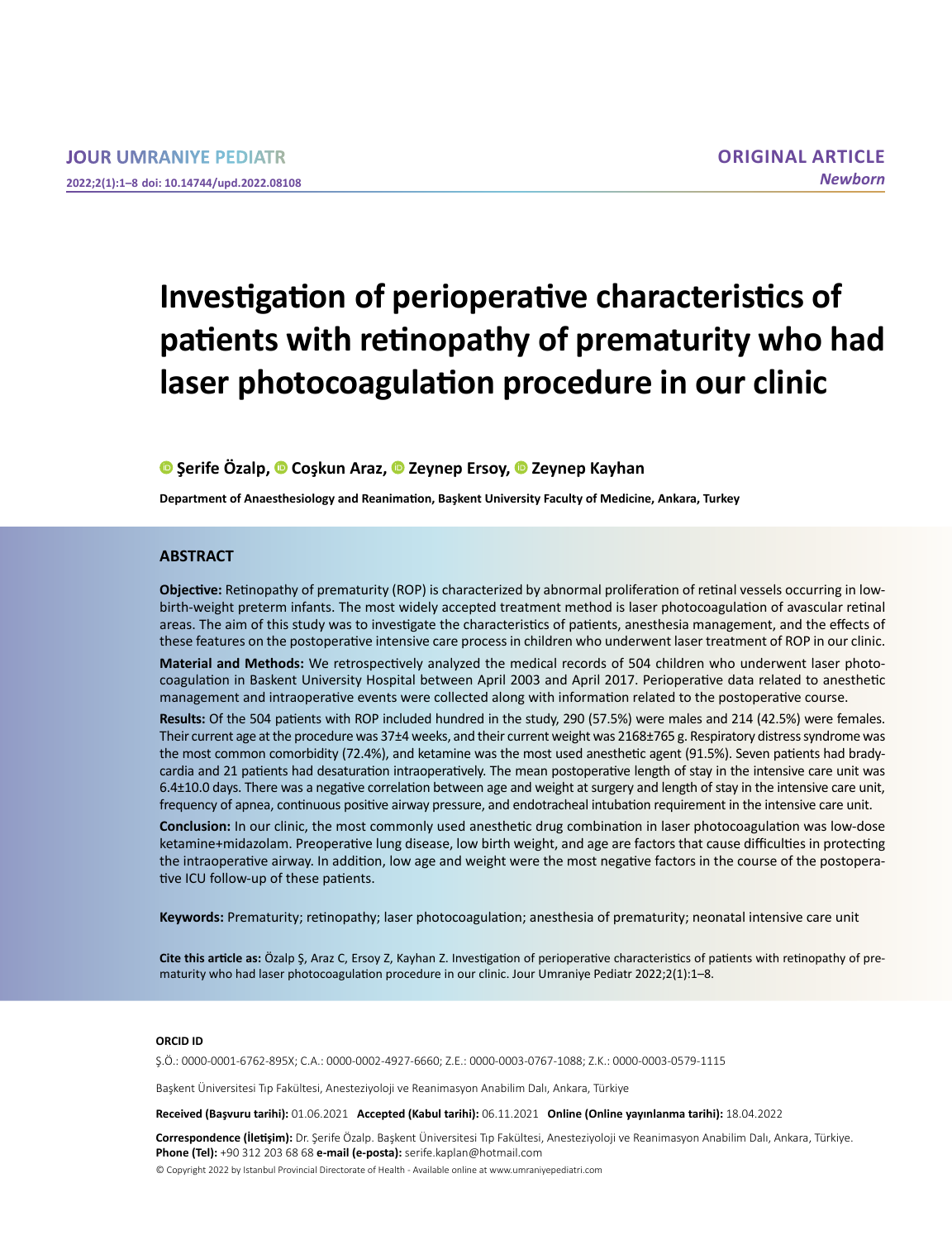# Kliniğimizde lazer fotokoagülasyon işlemi gerçekleştirilen prematüre retinopatili hastaların perioperatif özelliklerinin incelenmesi

## **ÖZET**

**Amaç:** Prematüre retinopatisi, düşük doğum ağırlıklı ve erken doğan bebeklerde görülen retinal damarların anormal proliferasyonuna bağlı ve patogenezi tam olarak bilinmeyen bir hastalıktır. Günümüzde kabul gören en etkin ve güvenilir tedavi yöntemi; tüm avasküler retina sahalarının lazer fotokoagülasyonudur. Bu çalışmanın amacı, kliniğimizde lazer fotokoagülasyonu uygulanan hastaların özelliklerini, kullanılan anestezi yöntemlerini ve bu özelliklerin postoperatif yoğun bakım sürecine etkilerini araştırmaktır.

**Gereç ve Yöntemler:** Bu çalışmada, Nisan 2003 ve Nisan 2017 tarihleri arasında prematüre retinopatisi bulunan ve Başkent Üniversitesi Tıp Fakültesi Ankara Hastanesinde lazer fotokoagülasyon ameliyatı geçiren toplam 504 hastanın dosyaları ve ameliyat kayıtları geriye dönük olarak değerlendirildi. Anestezi yöntemi ve perioperatif veriler toplanarak postoperatif seyirle ilişkilendirildi.

**Bulgular:** Çalışmaya dahil edilen 504 prematüre retinopatili hastanın 290 (%57,5)'ı erkek, 214 (%42,5)'ü kızdı. İşlemdeki güncel yaşları 37±4 hafta, güncel ağırlıkları 2168±765 gramdı. Hastalara en sık eşlik eden komorbid hastalık respiratuvar distres sendromu (%72,4) ve anestezik olarak en çok kullanılan ilaç ketamin (%91,5) idi. İntraoperatif dönemde bradikardi yedi hastada, desatürasyon 21 hastada gözlendi. Yoğun bakımda toplam kalış süreleri ortalama 6,4±10,0 gündü. Hastaların doğumdaki ve güncel yaşları ile ağırlıkları yoğun bakımda kalış süreleri ve yoğun bakımda apne, sürekli pozitif hava yolu basıncı ve entübasyon ile ters orantılı olarak ilişkili bulundu.

**Tartışma:** Kliniğimizde lazer fotokoagülasyon işleminde en çok kullanılan anestezik ilaç kombinasyonu düşük doz ketamin+midazolam idi. Preoperatif akciğer hastalığı, düşük doğum ağırlığı ve yaş, intraoperatif hava yolunun korunmasında zorluklara neden olan faktörlerdir. Ayrıca, bu hastaların ameliyat sonrası yoğun bakım izlemlerinde düşük yaş ve kilo en olumsuz faktörlerdir.

**Anahtar Kelimeler:** Prematürite; retinopati; lazer fotokoagülasyon; prematüre anestezisi; yenidoğan yoğun bakım ünitesi.

## **INTRODUCTION**

Retinopathy of prematurity (ROP) is a clinical pathology characterized by abnormal development of retinal vessels. The pathogenesis of ROP is not clear. It is generally observed in premature and low-birth-weight infants and is also one of the most common causes of blindness in children (1). The development of neonatal intensive care units (NICUs) provided an important decrease in the mortality rate of premature and low-birth-weight babies. One of the important pathologies seen in these prematurely born babies is ROP. This pathology necessitates urgent treatment. Laser photocoagulation is the most accepted, effective, and reliable method for all avascular retinal areas at the high-risk pre-threshold disease stage (2). During the procedure, anesthesia is required to ensure the immobility of the patient. The procedure is usually performed under general anesthesia (GA) in an operating room. Complication potential and anesthesia risk are increased in premature babies due to the incomplete anatomic and physiologic development and manipulation difficulties. Growth retardation and functional insufficiencies cause more respiratory complications in preterm infants after anesthesia (3). The establishment of a safe and practical anesthesia management guide for patients who will undergo laser treatment is of great importance to ensure that each case receives the most appropriate intervention. In preoperative evaluation, inquiries about the gestational process and delivery, gestational age and weight, and current age and weight should be examined in detail (4). A general examination of the patient should be made, alertness, muscle tone and skin turgor, skin and mucous membrane moisture and temperature, heart rate and variability during the day, respiration pattern, and if there are apnea periods, their frequency and duration are determined. A detailed examination should be performed against the appearance of the upper respiratory tract and the possibility of difficult intubation. If the patient has been previously intubated, the size and length of the endotracheal tube (ETT) should be recorded. Laboratory tests and routine preoperative echocardiographic examination should be ready. Preterm newborns undergoing ROP surgery can be given breast milk up to 4 h before anesthesia and clear liquids up to 2 h before surgery (5). Premedication is not usually considered. Two operational pulse oximeters should be available for intraoperative monitoring. Appropriately sized blood pressure cuffs should be available for accurate pressure measurement, as this can damage poorly ossified and calcium-deficient bones. An electrocardiography monitor should be done. Although end-tidal CO<sub>2</sub> measurement is less reliable due to very small tidal volumes and low maximum expiratory flow rate, it is important for monitoring respiratory parameters in mechanical ventilation. As heat loss is an important potential source of stress in prematurity, it is very important to keep the ambient temperature constant throughout the entire surgical period. Patients should be covered with waterproof surgical drapes. The operating table should be equipped with an effective warming device that includes active heating methods such as a warming bed or a warm air blanket device. Intravenous fluids, blood, and blood products are applied by heating. There should be a temperature probe suitable for the size of the patient in the operating room, which can be placed without damaging the tissues. Airway safety is diffi-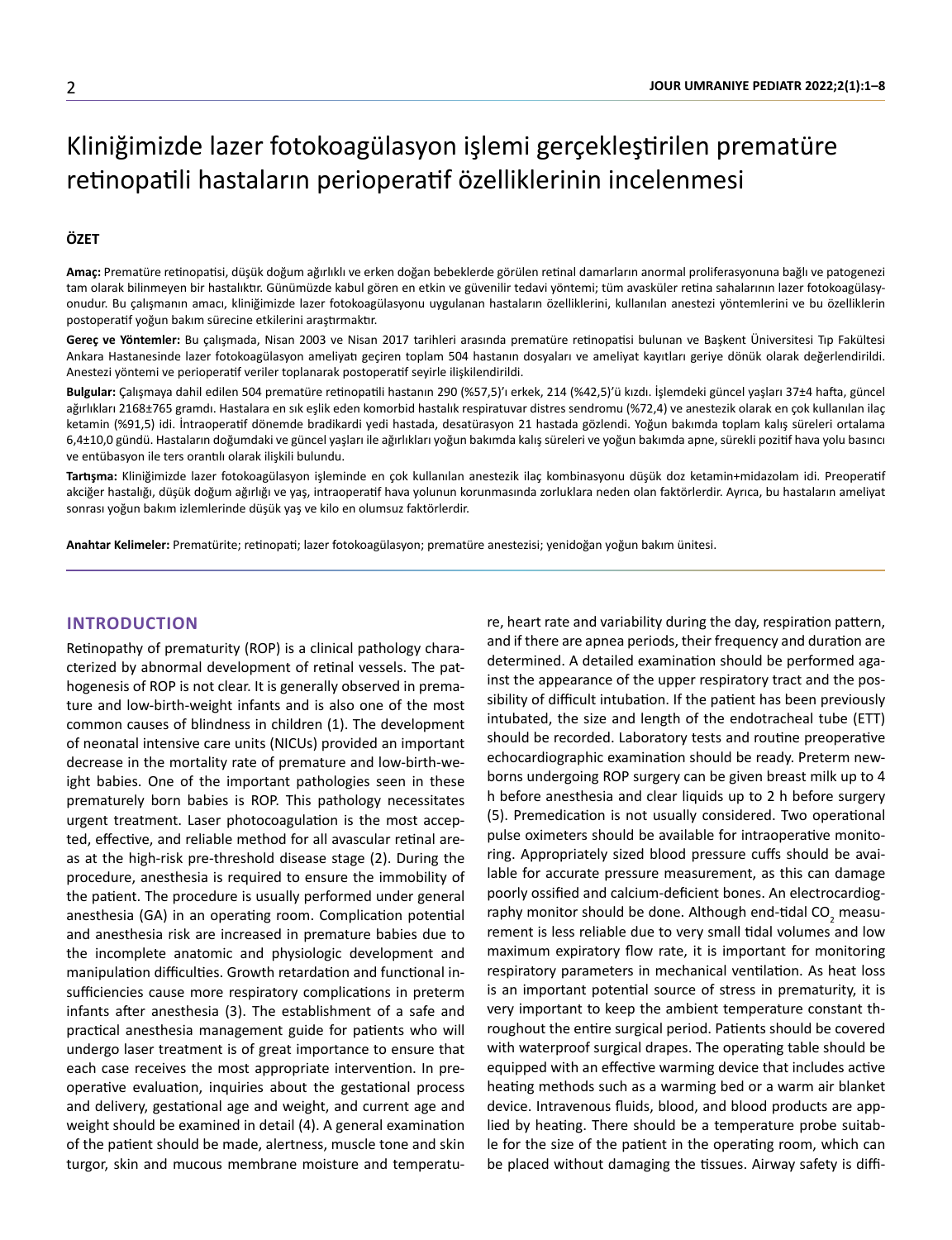cult to ensure in premature infants: short-term problems with airway patency or respiratory depression may have serious consequences in sedated patients. Appropriately sized ETTs, masks, and airways should be readily accessible in sedated patients. The place of ETT is very important in patients intubated under GA. Even with very small movements of the head, the tube may be dislodged or there may be one-lung intubation. Again, these small and very thin tubes can be twisted and folded with the slightest movement. For all these reasons, airline safety must be ensured at all times.

Premature newborns have high alveolar ventilation rates. Their functional residual capacity is low. Concentrations of inhalation anesthetics rise rapidly due to high vascularity and high blood flow. As a result, the induction of inhalation anesthetics is very rapid and care must be taken for overdose. Sale et al. (6) suggested that mild GA with sevoflurane or desflurane is the best available technique for high-risk preterm neonates in their study of preterm infants below 47 weeks postconceptional who underwent inguinal herniotomy. However, recent data suggest a neurotoxic effect in fetuses and neonates in animals receiving some of these inhalation agents. As the respiratory suppressive effect of ketamine is not evident, it is added to opioids as an alternative anesthetic. With central sympathetic stimulation, it increases heart rate, cardiac output, and intraocular pressure, as well as cerebral blood flow, oxygen consumption, and intracranial pressure. It is of particular importance in children, frail, elderly patients, and patients with asthma, as it may rarely cause bronchospasm. In previous studies, they reported that they used atropine premedication and ketamine sedation in the treatment of ROP, and complications were low (7). Midazolam is a benzodiazepine derivative approved by the Food and Drug Administration (FDA) for use in newborns. A rapid bolus should not be administered. It does not cause analgesia. Concomitant use of narcotics should be avoided due to the risk of respiratory depression. Propofol suppresses respiration relatively more, causes temporary apnea, decreases cardiac output, and decreases blood pressure. Concerns exist regarding the use of this drug in newborns. Morphine has a lower clearance in the newborn, and due to its long half-life, high plasma levels are achieved even at low doses (8) and cause greater respiratory depression. The level of morphine in the brain was found to be higher in neonatal rats than in adult rats. The reason for this has been attributed to blood–brain barrier immaturity in the newborn (9). Although meperidine causes less respiratory depression in newborns than morphine, it is not recommended in neonates due to its cumulative effect and active metabolites in long-term use (10). Fentanyl (sufentanil, alfentanil, remifentanil) has higher potency than morphine and meperidine. The two major drawbacks of fentanyl are respiratory slowdown or apnea due to respiratory center depression and general striated muscle tone increase (rigidity), especially with rapid intravenous administration. Opioids have safety concerns in preterm, but fentanyl is recommended as part of balanced anesthesia (11). The neuromuscular junction is not fully developed at birth. The ratio of muscle mass to body weight in newborn babies is quite low compared

# **Table 1. Descriptive characteristics of the patients**

|                                                                         | <b>Mean±SD</b>        | Min-Max     |  |  |
|-------------------------------------------------------------------------|-----------------------|-------------|--|--|
| Birth age (weeks)                                                       | $28.4 \pm 2.3$        | $23 - 36$   |  |  |
| Birth weight (g)                                                        | 1143 <sup>+</sup> 311 | 460-2560    |  |  |
| Current age (weeks)                                                     | $37.3 + 4.5$          | $29 - 67$   |  |  |
| Current weight (g)                                                      | 2168±765              | 920-9000    |  |  |
| Gender (female/male)                                                    | 214 (42.5%)           | 290 (57.5%) |  |  |
| ASA scores (ASA I-II/III-IV)                                            | 83 (16.5%)            | 421 (83.5%) |  |  |
| ASA: Amorican Society of Anosthosiologist: SD: Standard doviation: Min: |                       |             |  |  |

iety of Anesthesiologist; SD: Sta Minimum; Max: Maximum.

with adults. In addition, excess extracellular fluid volume and incomplete maturation of organs lead to prolongation of the half-life and clearance of nondepolarizing muscle relaxants.

In this study, we retrospectively reviewed the demographic characteristics, perioperative characteristics of premature patients who underwent laser photocoagulation treatment for ROP in our clinic, and our different anesthesia experiences applied by different anesthesia doctors, which have changed over 14 years, and examined the factors affecting complications in the postoperative period.

#### **MATERIAL AND METHODS**

After obtaining approval from the Institutional Review Board (KA17/219), the medical records of the patients who underwent laser photocoagulation surgery for the treatment of ROP between April 2003 and April 2017 were reviewed retrospectively.

The subjects were categorized according to birth weight into three groups as low birth weight (2500–1501 g), very low birth weight (1500–1001 g), and extremely low birth weight (<1000 g), and birth weeks into two groups as moderately premature (32–36 weeks) and extremely premature (24–31 weeks) for a better evaluation.

Statistical analyses were performed using the SPSS 21.0 program (SPSS, Inc., Chicago, IL, USA) developed for Windows. Descriptive statistics and the preoperative data of the subjects were indicated as mean±standard deviation (SD) and as number and percentage (%) at appropriate places. The Mann–Whitney U test was used to compare the groups. The Chi-squared test was used to compare categorical variables. Additionally, one-way analysis of variance was used in the comparison of the groups. p-values less than 0.05 were considered statistically significant.

### **RESULTS**

The data of 504 patients were collected and analyzed. In our study, the birth age of 88% of the patients was between 24 and 32 weeks and 87.5% of the patients had a birth weight below 1500 g. The descriptive characteristics of the patients are shown in Table 1.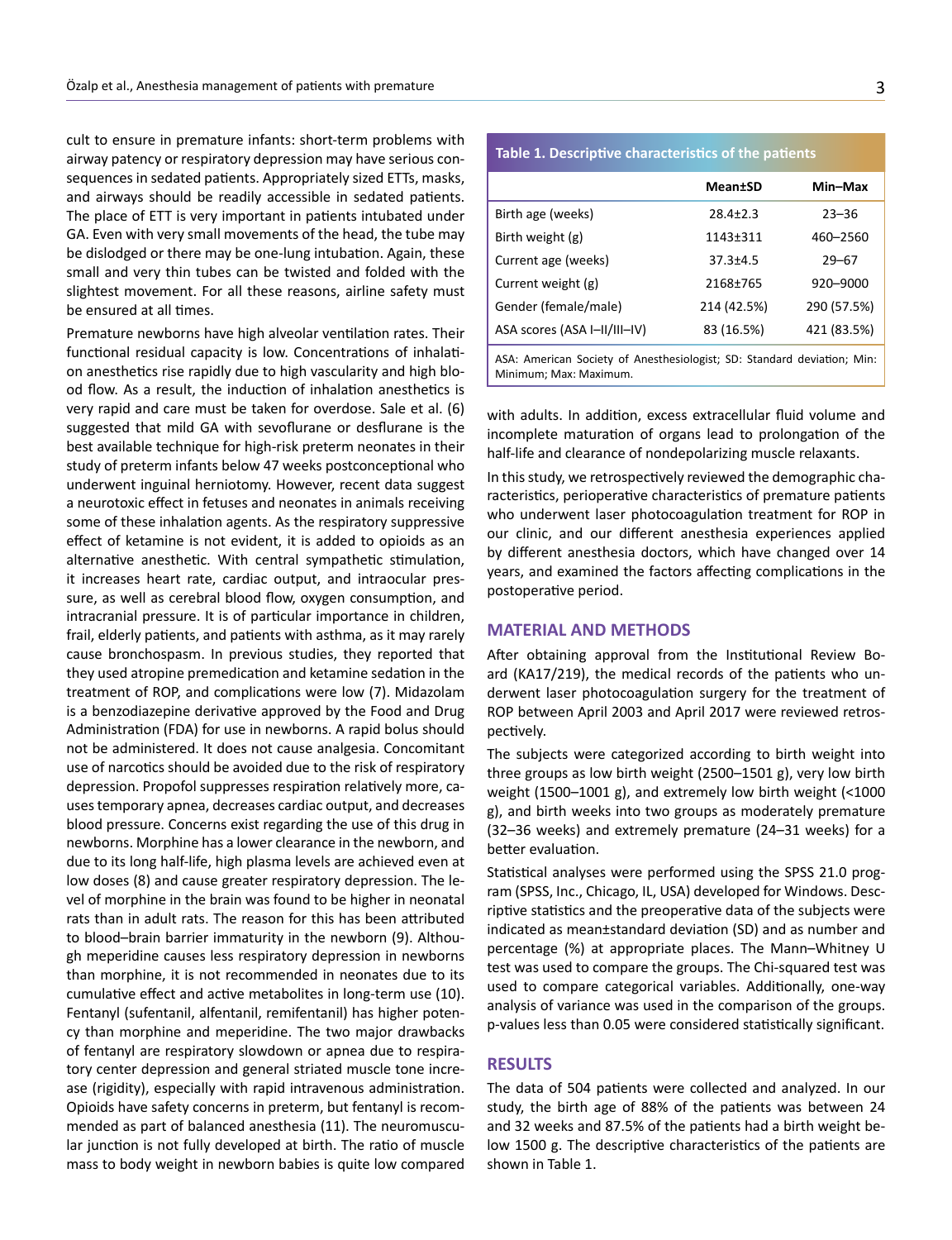

# **Table 2. Preoperative medical characteristics of the patients**

|                                           | n           | %           |
|-------------------------------------------|-------------|-------------|
| Accompanying disease $(+)/(-)$            | 397 (78.8%) | 107 (21.2%) |
| Respiratory distress syndrome             | 365         | 72.4        |
| Bronchopulmonary dysplasia                | 54          | 10.7        |
| Infection                                 | 77          | 15.3        |
| <b>NEC</b>                                | 45          | 8.9         |
| Cardiac disease                           | 81          | 16.1        |
| Seizure                                   | 44          | 8.7         |
| Preoperative intubation history $(+)/(-)$ | 362 (71.8%) | 142 (28.2%) |
| Preoperative anesthesia history $(+)/(-)$ | 60 (11.9%)  | 444 (88.1%) |
| ROP stages                                |             |             |
| Stage 2                                   | 45          | 8.9         |
| Stage 3                                   | 438         | 86.9        |
| Stage 4                                   | 21          | 4.2         |
|                                           |             |             |

RDS: Respiratory distress syndrome; NEC: Necrotizing enterocolitis; ROP: Retinopathy of prematurity

The categorized numbers of patients according to their age and weight are given in Figures 1–4.

Forty-eight patients were twins and 10 were triplets, and 397 (78.8%) had at least one systemic disease. The most common accompanying disease was respiratory distress syndrome (RDS) (72.4%). Preoperatively, the majority of patients (71.8%) were intubated for various reasons. Ten of these patients (1.9%) were taken to the operation as intubated. The preoperative medical characteristics of the patients are shown in Table 2.

Fifty-nine (11.8%) of the patients had a surgical history, 31 (6.2%) ROP surgery, 12 (2.4%) patent ductus arteriosus (PDA) closure surgery, 5 (1%) ventriculoperitoneal shunt surgery, 4 (0.8%) bowel surgery, 2 (0.4%) aortic coarctation surgery, 2 (0.4%) inguinal hernia repairing surgery, 2 (0.4%) vesicostomy surgery, and 1 (0.2%) retinal detachment surgery.

The preoperative intubation, cardiac disease, RDS, borderline personality disorder (BPD), and infection rates were found to be significantly higher in extremely premature patients. In ad-







dition, all comorbid conditions were found to be significantly higher in the low-birth-weight group (p<0.05). The preoperative characteristics of the patients according to their birth weeks and weights are shown in Table 3.

Ten patients had been intubated before surgery. In addition, 41 (8.1%) were intubated intraoperatively, and 16 (3.1%) needed intraoperative laryngeal mask airway (LMA) insertion and 136 (27%) of the patients required respiratory support via a facemask. LMA was more preferred in the last few years of the study period. The most commonly used anesthetic agent was ketamine (91.5%). Seven patients had bradicardia (heart rate <100 beats/min) and 21 patients had desaturation (SpO<sub>2</sub><90) intraoperatively. All patients were stabilized without complications, and the surgeries continued. The intraoperative details of the patients are presented in Table 4.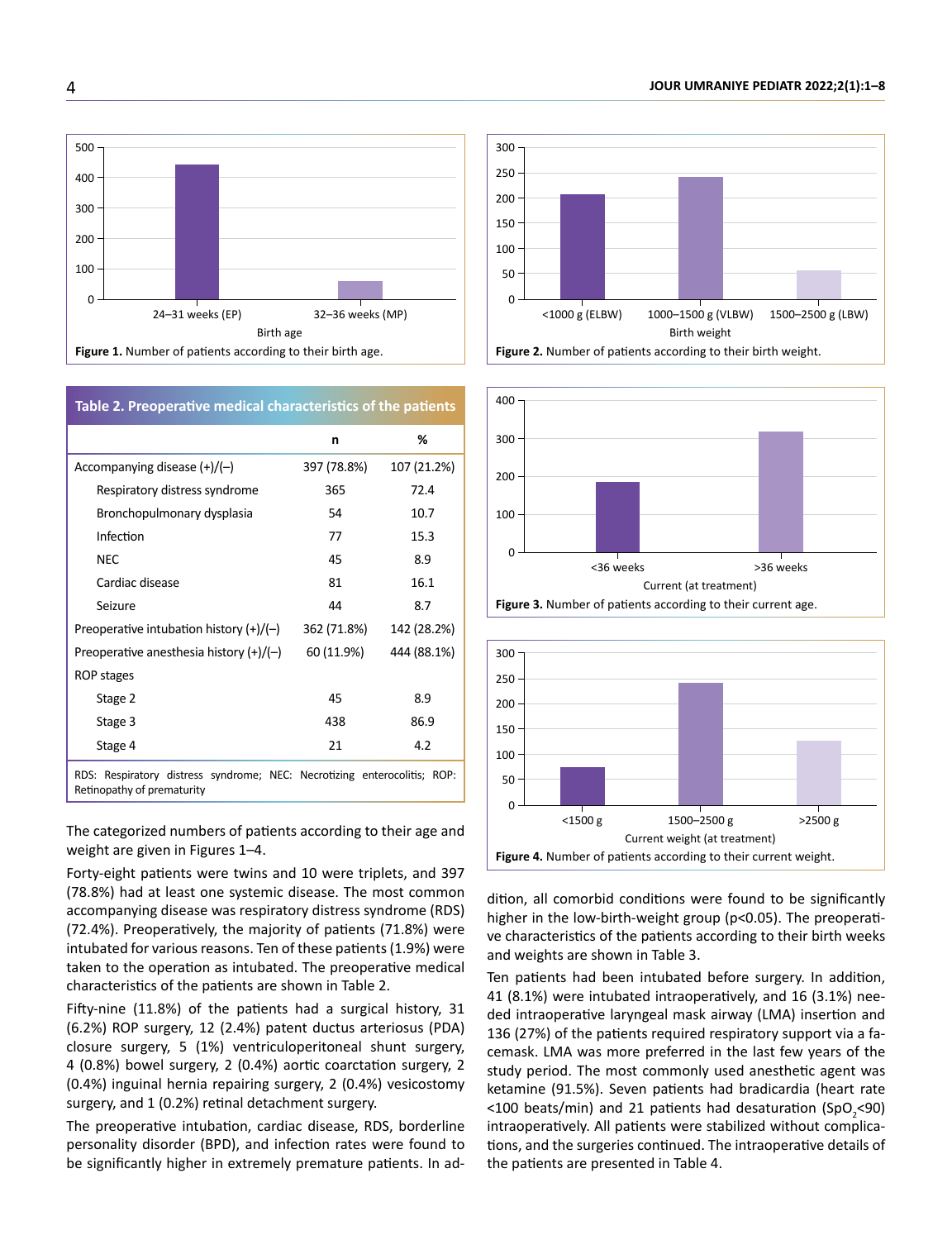| Table 3. Preoperative features of the patients according to their birth weeks and weights |                                    |                                    |                    |            |                |                |                |                  |
|-------------------------------------------------------------------------------------------|------------------------------------|------------------------------------|--------------------|------------|----------------|----------------|----------------|------------------|
|                                                                                           | Preoperative<br>intubation history | Preoperative<br>anesthesia history | Cardiac<br>disease | <b>RDS</b> | <b>BPD</b>     | <b>NEC</b>     | <b>Seizure</b> | <b>Infection</b> |
| <b>Birth weeks</b>                                                                        |                                    |                                    |                    |            |                |                |                |                  |
| MP (n/60)                                                                                 | 36                                 | 5                                  | 4                  | 34         | $\overline{2}$ | $\overline{2}$ | $\overline{4}$ | 4                |
| EP (n/444)                                                                                | 326                                | 55                                 | 77                 | 331        | 52             | 43             | 40             | 73               |
| р                                                                                         | 0.030                              | 0.363                              | 0.035              | 0.004      | 0.049          | 0.105          | 0.546          | 0.048            |
| Birth weight                                                                              |                                    |                                    |                    |            |                |                |                |                  |
| LBW (n/57)                                                                                | 33                                 | 5                                  | 7                  | 32         | 3              | $\overline{2}$ | $\overline{2}$ | 4                |
| VLBW (n/241)                                                                              | 155                                | 20                                 | 28                 | 163        | 9              | 15             | 15             | 26               |
| ELBW (n/206)                                                                              | 174                                | 35                                 | 46                 | 170        | 42             | 28             | 27             | 47               |
| р                                                                                         | < 0.001                            | 0.013                              | 0.006              | < 0.001    | < 0.001        | 0.008          | 0.012          | < 0.001          |

RDS: Respiratory distress syndrome; BPD: Borderline personality disorder; NEC: Necrotizing enterocolitis; MP: Moderately premature; EP: Extremely premature; LBW: Low birth weight; VLBW: Very low birth weight; ELBW: Extremely low birth weight.

# **Table 4. Intraoperative details of the patients [mean±SD (min–max)]**

Airway instrumentation

| Endotracheal intubation     | 51 (10.1%)                          |
|-----------------------------|-------------------------------------|
| LMA                         | 16 (3.2%)                           |
| Facemask                    | 136 (27.0%)                         |
| Nasal cannula               | 301 (59.7%)                         |
| $SpO, (min-max)$            | 97.9±4 (50-100) to 99.5±1 (92-100)  |
| Heart rate (min-max)        | 157±23 (60-220) to 177±22 (115-230) |
| Anesthetic agents           |                                     |
| Ketamine                    | 461 (91.5%)                         |
| Midazolam                   | 284 (56.3%)                         |
| Sevoflurane                 | 57 (11.3%)                          |
| Surgical duration (min)     | 70.8±29.3 (15-250)                  |
| Total number of laser shots | 3132±1320 (320-8000)                |
| LMA: Laryngeal mask airway. |                                     |

All patients were transferred to the NICU after the surgery. The postoperative data of the patients are given in Table 5.

Patients with low birth weight, small gestational age, and respiratory diseases such as RDS and/or BPD stayed longer in the NICU, and the minimum  $SpO<sub>2</sub>$  values observed during the postoperative period were significantly lower in these patients.

The effects of the preoperative and intraoperative data of these patients on the apnea and the need for continuous positive airway pressure (CPAP) therapy and intubation during the postoperative intensive care period are given in Table 6.

# **Table 5. Postoperative data of the patients [mean±SD (min–max)]**

| Postoperative SpO <sup>2</sup> (max)       | $99.3 \pm 1$ (92-100) |
|--------------------------------------------|-----------------------|
| Postoperative SpO <sup>2</sup> (min)       | $81.6\pm22$ (50-100)  |
| Apnea in intensive care                    | 176 (34.9%)           |
| CPAP requirements in intensive care        | 131 (26%)             |
| Intubation in intensive care               | 39 (7.7%)             |
| Length of stay in intensive care (days)    | $6.4 \pm 10(1 - 90)$  |
| CPAP: Continuous positive airway pressure. |                       |

#### **DISCUSSION**

With the new advances in the care of premature newborns, the number of patients receiving ROP treatment is increasing. Laser photocoagulation is the most common method in ROP treatments. The anesthetic management of these babies is specific in many aspects. In this retrospective study, perioperative data of patients who underwent laser photocoagulation for ROP in our hospital were analyzed. This study is one of the most comprehensive studies to examine and evaluate the relationship between the number of patients receiving laser treatment for ROP and their perioperative data.

The data indicated a positive correlation between patients age and weight and the problems experienced after the surgery; prematurity and low weight pose more problems after the procedure. Conflictingly, in a recent study Kaur et al. (12) showed that the incidence of perioperative adverse events was not related to the patient's age and current weight.

RDS requiring surfactant treatment and BPD are risk factors for ROP (13, 14). In our study, RDS was the most common accom-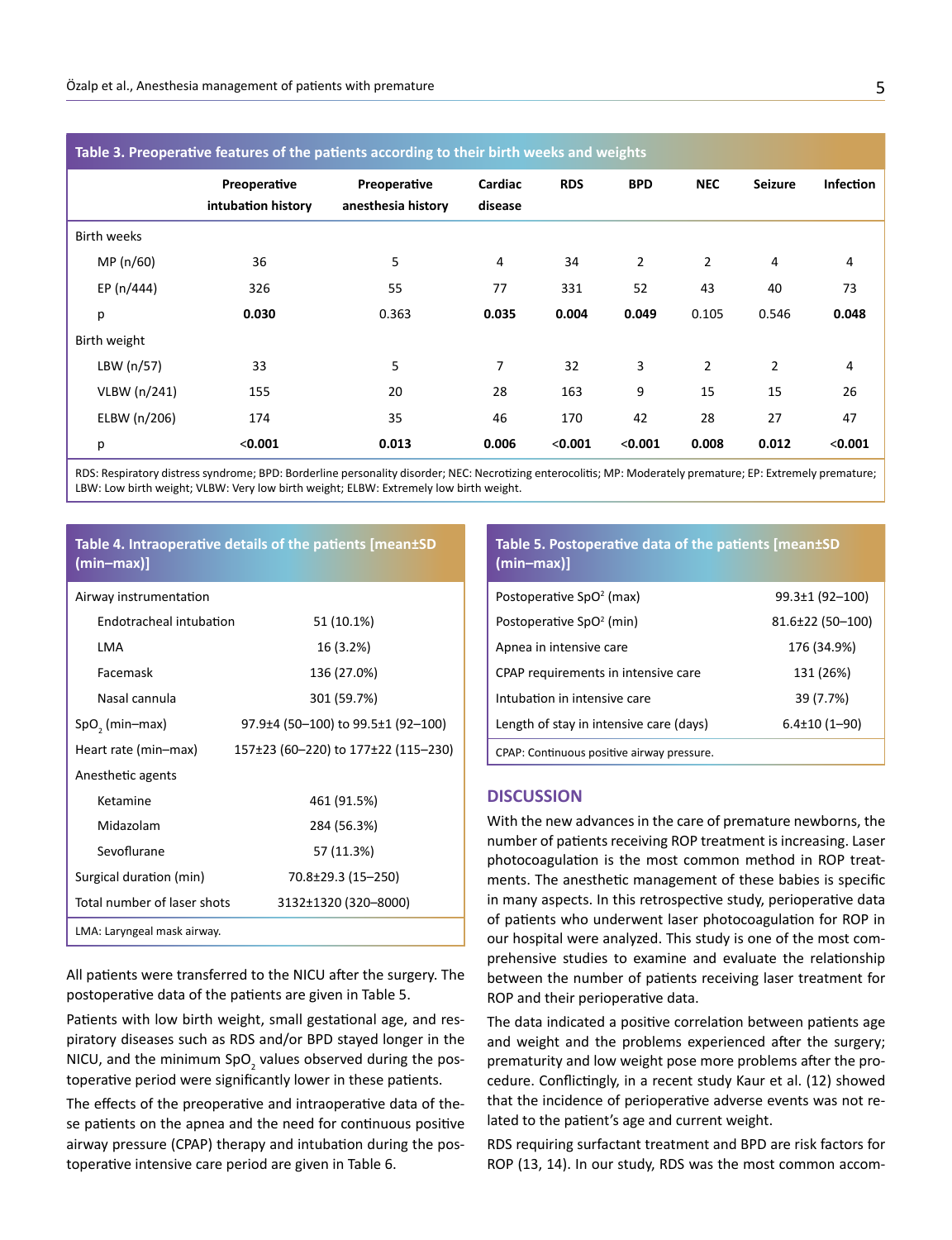| Table 6. Effects of perioperative data on the intensive care process                                                                              |               |               |              |  |
|---------------------------------------------------------------------------------------------------------------------------------------------------|---------------|---------------|--------------|--|
|                                                                                                                                                   | Apnea         | <b>CPAP</b>   | Intubation   |  |
| <b>Birth weeks</b>                                                                                                                                |               |               |              |  |
| MP                                                                                                                                                | 13/60 (22%)   | 11/60 (18%)   | 4/60 (7%)    |  |
| EP                                                                                                                                                | 163/444 (37%) | 120/444 (27%) | 35/444 (8%)  |  |
| p                                                                                                                                                 | 0.022         | 0.150         | 0.741        |  |
| Birth weight                                                                                                                                      |               |               |              |  |
| LBW                                                                                                                                               | 14/57 (25%)   | 9/57 (16%)    | 4/57 (7%)    |  |
| <b>VLBW</b>                                                                                                                                       | 65/241 (27%)  | 43/241 (18%)  | 9/241(4%)    |  |
| ELBW                                                                                                                                              | 97/206 (47%)  | 79/206 (38%)  | 26/206 (13%) |  |
| p                                                                                                                                                 | < 0.001       | < 0.001       | 0.002        |  |
| <b>Current weeks</b>                                                                                                                              |               |               |              |  |
| <36 weeks                                                                                                                                         | 84/184 (46%)  | 66/184 (36%)  | 26/184 (14%) |  |
| >36 weeks                                                                                                                                         | 92/320 (29%)  | 65/320 (20%)  | 13/320 (4%)  |  |
| p                                                                                                                                                 | < 0.001       | < 0.001       | < 0.001      |  |
| Current weight                                                                                                                                    |               |               |              |  |
| $<$ 1500 $g$                                                                                                                                      | 39/76 (51%)   | 33/76 (43%)   | 13/76 (17%)  |  |
| 1500-2500 g                                                                                                                                       | 114/301 (38%) | 79/301 (26%)  | 20/301 (7%)  |  |
| $>2500$ g                                                                                                                                         | 23/127 (18%)  | 19/127 (15%)  | 6/127(5%)    |  |
| p                                                                                                                                                 | < 0.001       | 0.001         | 0.142        |  |
| Other factors                                                                                                                                     |               |               |              |  |
| Preoperative intubation history                                                                                                                   | 140/362 (39%) | 102/362 (28%) | 36/362 (10%) |  |
| р                                                                                                                                                 | 0.005         | 0.074         | 0.003        |  |
| Ketamine                                                                                                                                          | 162/461 (35%) | 119/461 (26%) | 27/461 (6%)  |  |
| р                                                                                                                                                 | 0.734         | 0.765         | < 0.001      |  |
| Midazolam                                                                                                                                         | 92/284 (3%)   | 64/284 (22%)  | 13/284 (5%)  |  |
| р                                                                                                                                                 | 0.176         | 0.044         | 0.003        |  |
| Sevoflurane                                                                                                                                       | 21/57 (37%)   | 22/57 (39%)   | 20/57 (35%)  |  |
| р                                                                                                                                                 | 0.747         | 0.021         | < 0.001      |  |
| Intraoperative intubation                                                                                                                         | 22/51 (43%)   | 24/51 (47%)   | 28/51 (55%)  |  |
| р                                                                                                                                                 | 0.194         | < 0.001       | < 0.001      |  |
| CDAD: Continuous positivo airway prossure: MD: Moderately promature: ED: Extremely promature: IDM: Low birth weight: VLDM: Very low birth weight: |               |               |              |  |

emature; EP: Extremely premature; LBW: Low birth weight; VLBW: Very low birth weight; ELBW: Extremely low birth weight.

panying comorbidity (72.4%), and BPD incidence was 10.7%. In our study, 71.8% of patients were intubated at least once preoperatively. However, 2% of the patients were being followed up as intubated at the time of surgery. In patients with a history of preoperative intubation, it should be kept in mind that functional or mechanical problems may persist.

Seizures are one of the most common comorbidities in ROP patients. In this study, 8.7% of the patients had a history of seizures, and although there was no seizure incidence during surgery in this group, the duration of postoperative intensive care stay was longer. Systemic infection facilitates the development of ROP and reduces the success rate of treatment due to the tissue perfusion the increase in inflammation (15, 16). Also increases the risk of anesthesia and postoperative complications (17). Laser photocoagulation for ROP is considered an urgent procedure and a decision is made on the basis of profit and loss balance (18). Systemic infection was present in 15.3% of our patients in the preoperative period. Necrotizing enterocolitis (NEC) is another risk factor that facilitates ROP formation (19). In this study, 8.9% of the patients had NEC, and 9% of these patients had NEC surgery before laser photocoagulation. Postoperative length of stay in NICU, CPAP, and intubation needs were higher in these patients with NEC or systemic infection.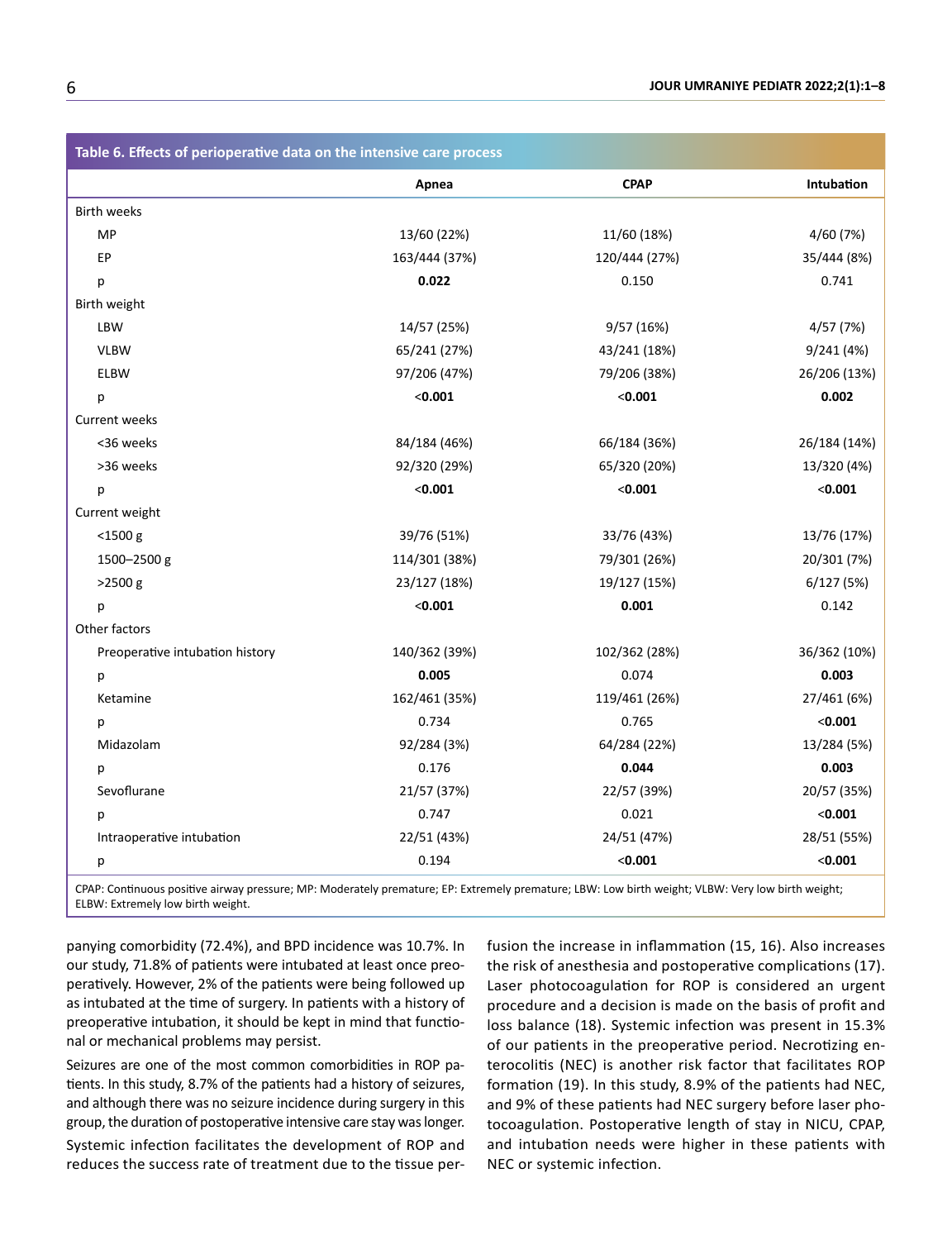The frequency of congenital cardiac anomalies is high in premature babies. It is important to maintain heart rate, contraction, and preload during anesthesia. Eighty-one (16.1%) of our patients had concomitant heart disease. PDA was the most common cardiac abnormality (n=54, [67%]) and ligated in 12 of the patients. Interestingly, the frequency of apnea, CPAP, and intubation need in the postoperative period were similar to those without heart problems (p>0.05).

The immobility of the patients during laser photocoagulation is important in terms of burning and/or protecting the correct areas. Local anesthesia alone is usually insufficient and requires anesthesia and analgesia (20). Also, repetitive and severe painful stimuli may cause bradycardia and apnea in premature infants who received topical anesthesia (21, 22). The method of anesthesia for these procedures is often based on clinical experience rather than scientific evidence (23); patients should be carefully selected and airway patency should be safely ensured by using appropriate airway equipment. In our study, 67 patients (13.3%) needed LMA or endotracheal intubation. Ventilation support was not required for 301 patients (59.7%). Surgical duration and laser shot numbers were significantly less in patients who did not require airway instrumentation.

In premature infants, the pharmacodynamic and pharmacokinetic effects of anesthetic agents show significant changes due to insufficient function of the immature organs and differences in body fluid distribution and plasma albumin levels. Therefore, drug selection is very important in the anesthetic management of these babies. It has been reported that especially opioid analgesics can cause apnea attacks that last up to 12–24 h after administration. Remifentanil, a short-acting opioid, has been reported to provide an advantage for early recovery in newborns, but prolonged recovery in infants younger than 7 days (24). Lyon et al. (7) reported that three of 11 patients who received ketamine sedation in ROP treatment developed minor intraoperative complications, and two infants developed apnea postoperatively requiring CPAP or mechanical ventilation support. Ketamine is an anesthetic agent with significant advantages in that it does not cause intraoperative and postoperative respiratory depression and has sympathomimetic effects. In our study, a ketamine–midazolam combination was the most commonly used anesthetic in the intraoperative period. It was observed that ketamine was used for 91.5% of the patients, and midazolam was used for 56.3%. In patients with airway instrumentation, maintenance of anesthesia was provided with intermittent ketamine boluses or inhaler sevoflurane, depending on the duration of the surgery and the expected postoperative course of the patient. The fact that spontaneous breathing was not suppressed with the use of ketamine may have decreased the frequency of airway intervention. At the same time, its positive contribution to hemodynamic stability has increased the frequency of preference.

Newborns are at higher risk in the postoperative period in intensive care units than older infants (25). Due to the many complications, the length of intensive care stay is prolonged. The average total length of stay of our patients in the NICU was 6.4±10 days. Thirty-six patients needed intensive care for more than 30 days due to their comorbid diseases, independent of laser photocoagulation. Accordingly, this extended the mean length of stay in intensive care in our results. The length of stay in the NICU and the number of intubated days decreased significantly inversely with the current age and weight both at birth and during the procedure. In patients with RDS, the length of stay and the number of intubated days in NICU were significantly high.

The most common postoperative complication in patients with ROP after laser photocoagulation performed with GA was apnea (26). In our study, apnea was observed in 176 (34%) patients in NICU. Current age, preoperative apnea, severe comorbidity, and anemia are important risk factors for the development of postoperative apnea (27). The frequency of apnea in the NICU was higher in patients with low birth age and weight and history of preoperative intubation.

In this study, we collected the preoperative, intraoperative, and postoperative data of babies who underwent laser photocoagulation due to ROP and examined their relations in detail. It has advantages such as the number of patients and being a single-center study. Additionally, laser photocoagulation was performed by a single physician on all patients. The limitations of our study are that it was retrospective, covering 14 years, and different anesthesiologists performed anesthesia.

In conclusion, preoperative and intraoperative SpO<sub>2</sub> (min–max) values are significantly lower in children with a birth weight below 1000 g (extremely low birth weight). During the procedure, ketamine+midazolam combination was administered as an anesthetic drug in most patients. With this combination, intraoperative LMA application and the need for intubation were less than in the literature, no mortal complications were observed in any patient, and it did not increase the frequency of postoperative apnea. Therefore, the combination of low doses of ketamine+midazolam can be recommended in the anesthetic management of laser photocoagulation for ROP. Having preoperative lung disease significantly increased the need for intraoperative LMA and intubation. Low birth and current age and weight increased the need for intubation and CPAP in intensive care. Factors prolonging ICU stay include preoperative lung disease, young age and weight, and intraoperative intubation. Laser photocoagulation for ROP requires experience in anesthetic management. Considering the postoperative follow-up, it should be performed by experienced anesthesiologists in a multidisciplinary hospital.

**Ethics Committee Approval:** The Başkent University Clinical Research Ethics Committee granted approval for this study (date: 15.08.2017, number: KA17/219).

**Conflict of Interest:** No conflict of interest was declared by the authors.

**Financial Disclosure:** The authors declared that this study has received no financial support.

**Informed Consent:** Written informed consent was obtained from the families of the patients who participated in this study.